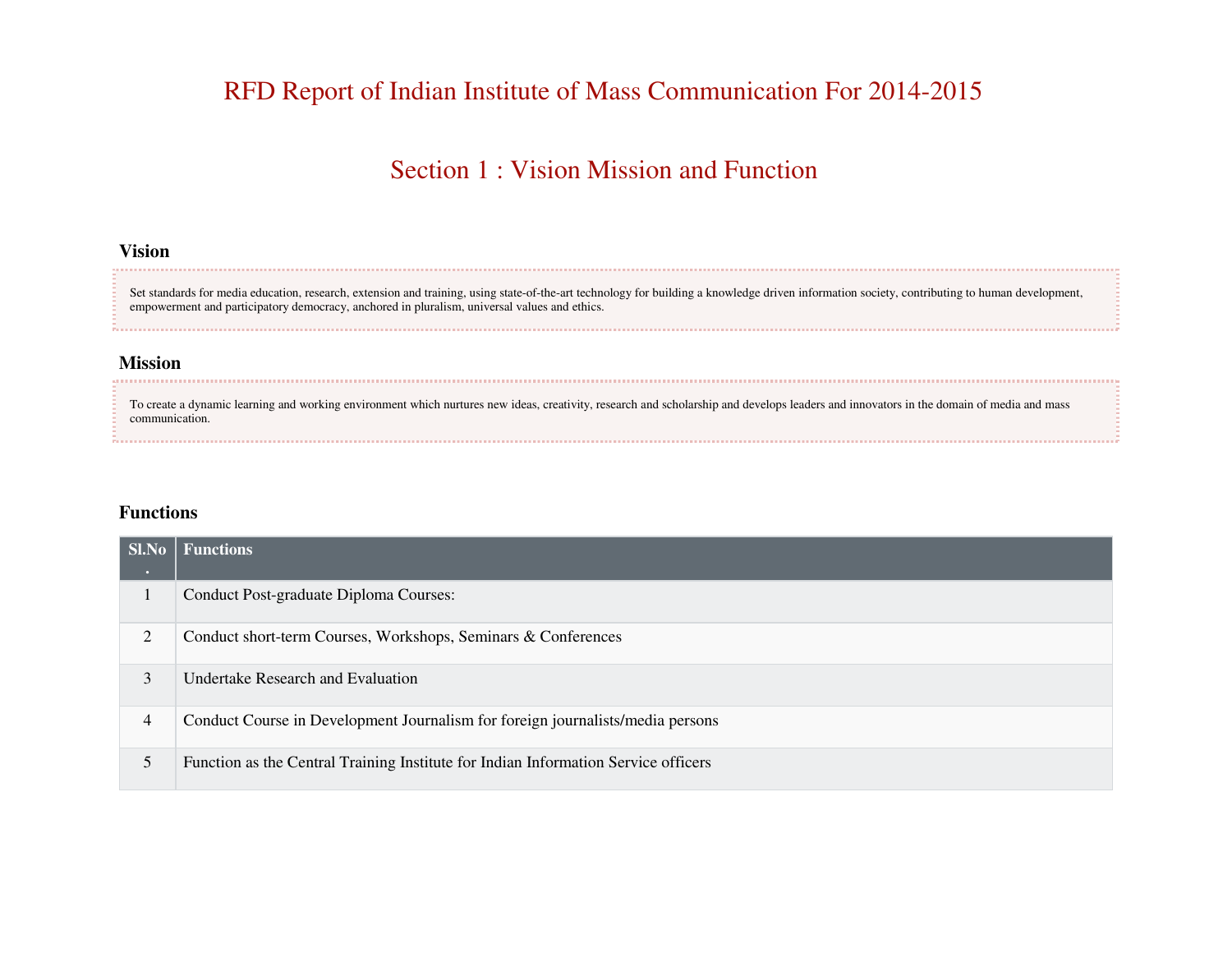### **Objectives**

| Sl.No<br>$\bullet$ | <b>Objectives</b>                                                                                                                                                                                                         |
|--------------------|---------------------------------------------------------------------------------------------------------------------------------------------------------------------------------------------------------------------------|
| 1                  | To build capacity of IIMC and individuals and institutions in the domain of media and mass communication through imparting of multi-<br>disciplinary education                                                            |
| 2                  | To undertake basic and applied research in areas of media and mass communication including media policy and its transmission for the<br>benefit of the users                                                              |
| 3                  | To undertake research projects, programme development and evaluation on media and communication related issues in<br>association/partnership with central / state governments/ associations/ corporate houses/individuals |
| 4                  | To offer customized manpower development programmes for media and mass communication professionals for enhancing their capacity for<br>performing functions relevant to their profession                                  |
| 5                  | Promotion of ethical values and standards in media and mass communication activities amongst media professionals through advocacy and<br>networking                                                                       |
| 6                  | Progressive use of IT applications                                                                                                                                                                                        |
| $\ast$             | Efficient Functioning of the RFD System                                                                                                                                                                                   |
| $\ast$             | <b>Administrative Reforms</b>                                                                                                                                                                                             |
| $\ast$             | Improving Internal Improving Internal Efficiency /responsiveness / service delivery of Ministry / Department                                                                                                              |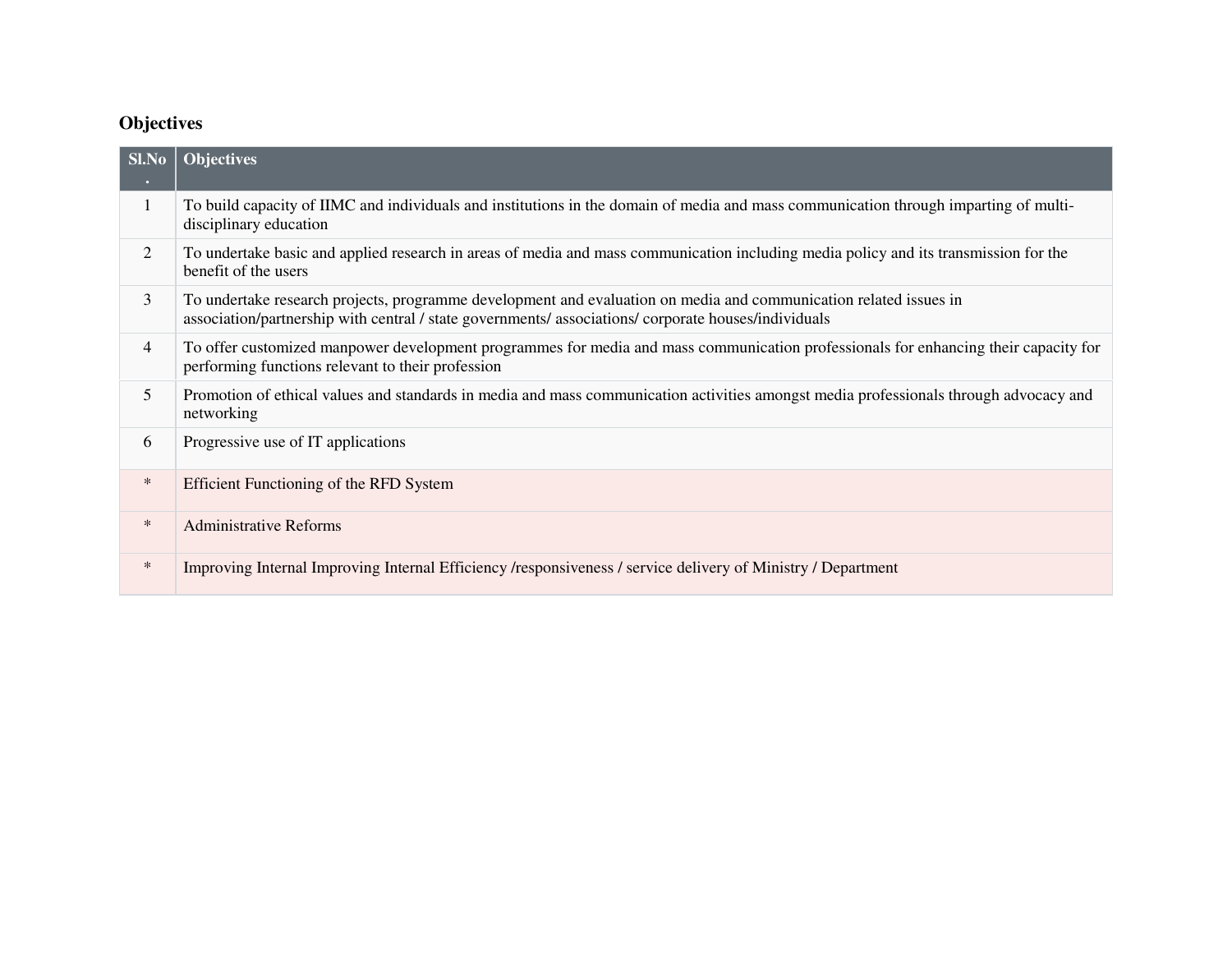# Section 2 : Inter se Priorities among Key Objectives, Success indicators and Targets

|              |                                                                                                                                                                                                  |            |                                                                         |                                                                                             | Target/Criteria Value |        |                  |              |        |        |      |
|--------------|--------------------------------------------------------------------------------------------------------------------------------------------------------------------------------------------------|------------|-------------------------------------------------------------------------|---------------------------------------------------------------------------------------------|-----------------------|--------|------------------|--------------|--------|--------|------|
| SI.<br>No.   | Objective                                                                                                                                                                                        | Weig<br>ht | <b>Actions</b>                                                          | <b>Success</b><br><b>Indicator</b>                                                          | Unit                  | Weight | <b>Excellent</b> | Very<br>Good | Good   | Fair   | Poor |
|              |                                                                                                                                                                                                  |            |                                                                         |                                                                                             |                       |        | $100\%$          | $90\%$       | $80\%$ | $70\%$ | 60%  |
| $\mathbf{1}$ | To build capacity of<br><b>IIMC</b> and<br>individuals and<br>institutions in the<br>domain of media<br>and mass<br>communication<br>through imparting<br>of multi-<br>disciplinary<br>education | 14.83      | $[1.1]$ Conduct of<br>PG Diploma<br>Programme                           | [1.1.1]<br>Number of<br>Candidates<br>applying for<br>admission to<br>PG Diploma<br>Courses | number                | 2.97   | 3500             | 3400         | 3300   | 3200   | 3100 |
|              |                                                                                                                                                                                                  |            |                                                                         | [1.1.2]<br>Number of<br>Candidates<br>admitted to<br>PG Diploma<br>Courses                  | number                | 2.97   | 320              | 310          | 300    | 290    | 280  |
|              |                                                                                                                                                                                                  |            |                                                                         | [1.1.3]<br>Number of<br><b>Students</b><br>Placed on<br>Campus                              | number                | 1.47   | 190              | 180          | 170    | 160    | 150  |
|              |                                                                                                                                                                                                  |            | [1.2] Diploma<br>Course in<br>Development<br>Journalism:                | [1.2.1]<br>Number of<br>Candidates<br>applied.                                              | number                | 0.89   | 30               | 29           | 28     | 27     | 26   |
|              |                                                                                                                                                                                                  |            | Programme 1                                                             | [1.2.2]<br>Number of<br>Candidates<br>admitted.                                             | number                | 0.89   | 25               | 24           | 23     | 22     | 21   |
|              |                                                                                                                                                                                                  |            | [1.3] Diploma<br>Course in<br>Development<br>Journalism:<br>Programme 2 | [1.3.1]<br>Number of<br>Candidates<br>applied.                                              | number                | 0.89   | 30               | 29           | 28     | 27     | 26   |
|              |                                                                                                                                                                                                  |            |                                                                         | [1.3.2]<br>Number of<br>Candidates<br>admitted.                                             | number                | 0.89   | 25               | 24           | 23     | 22     | 21   |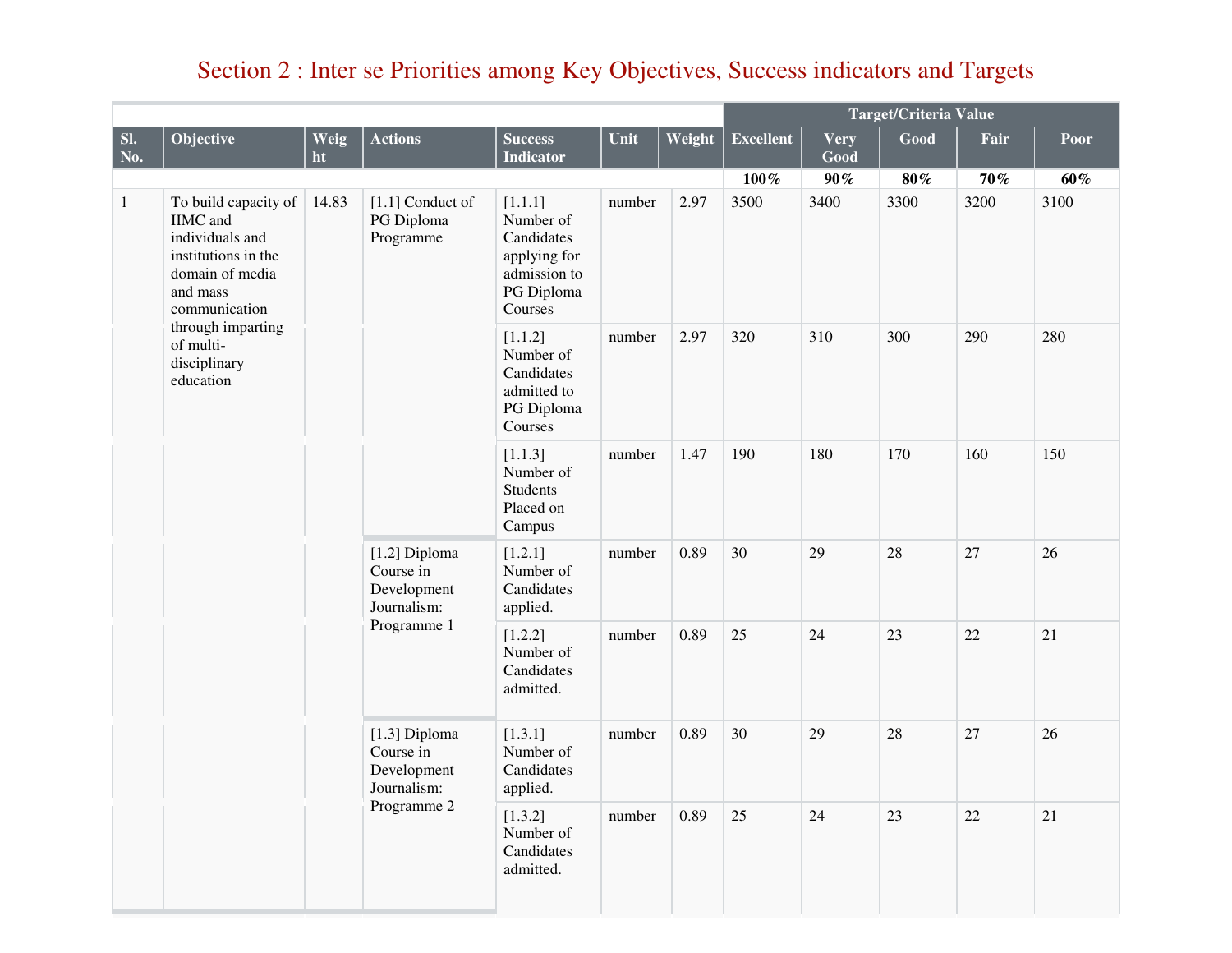| $[1.4]$<br>Diploma Course<br>in Urdu<br>Journalism                  | [1.4.1]<br>Number of<br>Candidates<br>applied.                                                                                                                                | number |      | 15         | 14         | 13         | 12               | 11         |
|---------------------------------------------------------------------|-------------------------------------------------------------------------------------------------------------------------------------------------------------------------------|--------|------|------------|------------|------------|------------------|------------|
|                                                                     | [1.4.2]<br>Number of<br>Candidates<br>admitted.                                                                                                                               | number |      | $10\,$     | 9          | $\,8\,$    | $\boldsymbol{7}$ | 6          |
| [1.5] Construction<br>of additional<br>buildings at Delhi<br>Campus | [1.5.1]<br>Approval of<br>the Building<br>Plan by DDA<br>and DUAC                                                                                                             | Date   | 1.04 | 31/12/2014 | 15/01/2015 | 31/01/2015 | 15/02/2015       | 28/02/2015 |
| [1.6] Construction<br>of Permanent<br>campus at Aizawl<br>(Mizoram) | [1.6.1]<br>Selection of<br>Agency for<br>construction<br>work                                                                                                                 | Date   | 0.35 | 31/05/2014 | 30/06/2014 | 31/07/2014 | 31/08/2014       | 30/09/2014 |
|                                                                     | [1.6.2]<br>Award of<br>contract to<br>selected<br>Agency                                                                                                                      | Date   | 0.35 | 31/08/2014 | 30/09/2014 | 31/10/2014 | 30/11/2014       | 31/12/2014 |
|                                                                     | [1.6.3]<br>Commencem<br>ent of<br>construction<br>activities for<br>permanent<br>campus of<br>$\rm IIMC^{\textstyle \cdot}$ s<br>regional<br>centre at<br>Aizawl<br>(Mizoram) | Date   | 0.34 | 30/11/2014 | 31/12/2014 | 31/01/2015 | 28/02/2015       | 31/03/2015 |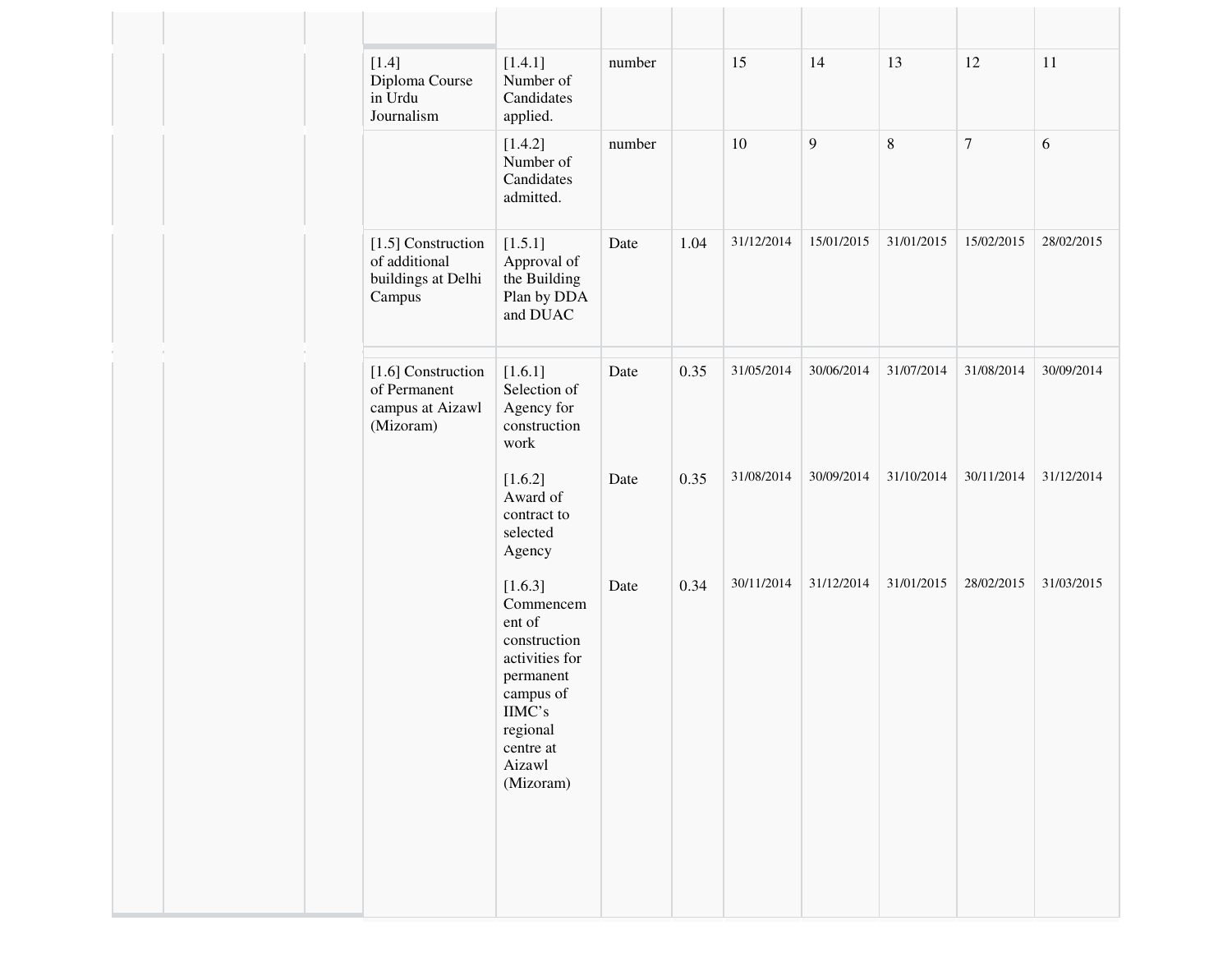|                |                                                                                                                                                                                                                                                                |                                                                                                                 | [1.7] Construction<br>of permanent<br>campus at Jammu<br>and Kottayam        | [1.7.1]<br>Commencem<br>ent ofpre-<br>investment<br>activities for<br>permanent<br>campus at<br>Jammu &<br>Kottayam | Date   | 1.04  | 30/11/2014 | 31/12/2014     | 31/01/2015     | 28/02/2015     | 31/03/2015   |
|----------------|----------------------------------------------------------------------------------------------------------------------------------------------------------------------------------------------------------------------------------------------------------------|-----------------------------------------------------------------------------------------------------------------|------------------------------------------------------------------------------|---------------------------------------------------------------------------------------------------------------------|--------|-------|------------|----------------|----------------|----------------|--------------|
|                |                                                                                                                                                                                                                                                                |                                                                                                                 | $[1.8]$ To Fill up<br>vacant faculty<br>posts                                | [1.8.1]<br>Selection of<br>Faculty                                                                                  | Date   | 0.74  | 31/10/2014 | 30/11/2014     | 31/12/2014     | 31/01/2015     | 28/02/2015   |
| $\overline{2}$ | To undertake basic<br>14.83<br>and applied<br>research in areas of<br>media and mass<br>communication<br>including media<br>policy and its<br>transmission for the                                                                                             | [2.1] Publication<br>of papers in<br>academic journals<br>(ISSN and ISBN<br>numbered<br>journals) by<br>faculty | $[2.1.1]$ Papers<br>published                                                | number                                                                                                              | 7.56   | 10    | 9          | 8              | $\tau$         | 6              |              |
|                | benefit of the users                                                                                                                                                                                                                                           |                                                                                                                 | [2.2] Presentation<br>of papers by<br>faculty in<br>conferences/semin<br>ars | $[2.2.1]$ Papers<br>presented                                                                                       | number | 7.27  | 5          | $\overline{4}$ | $\mathfrak{Z}$ | $\sqrt{2}$     | $\mathbf{1}$ |
| $\mathfrak{Z}$ | To undertake<br>research<br>projects, programme<br>development and<br>evaluation on<br>media and<br>communication<br>related issues in<br>association/partners<br>hip with central /<br>state governments/<br>associations/<br>corporate<br>houses/individuals | 14.83                                                                                                           | [3.1] Undertaking<br>of projects/studies<br>for Government<br>and others     | [3.1.1]<br><b>Studies</b><br>completed in<br>time                                                                   | number | 14.83 | 5          | $\overline{4}$ | 3              | $\overline{2}$ | $\mathbf{1}$ |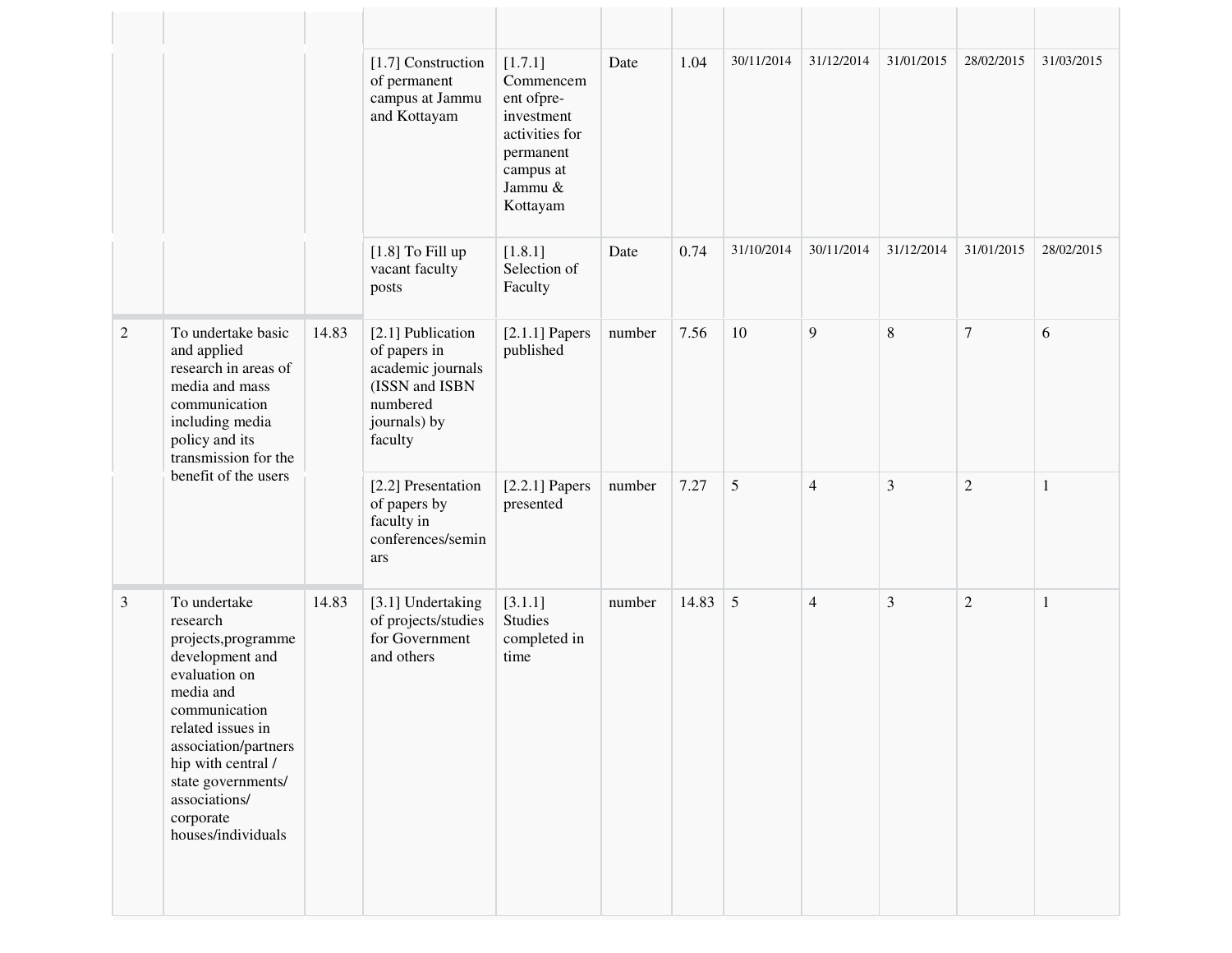| $\overline{4}$ | To offer<br>customized<br>manpower                                                                                                                                                  | 14.83 | [4.1] Customised<br>manpower<br>development                      | [4.1.1]<br>Persons<br>trained                                                           | number | 5.93  | 230        | 220        | 210        | 200        | 190        |
|----------------|-------------------------------------------------------------------------------------------------------------------------------------------------------------------------------------|-------|------------------------------------------------------------------|-----------------------------------------------------------------------------------------|--------|-------|------------|------------|------------|------------|------------|
|                | development<br>programmes for<br>media and mass<br>communication<br>professionals for<br>enhancing their<br>capacity for<br>performing<br>functions relevant<br>to their profession |       | programmes<br>conducted                                          | [4.1.2]<br>Programmes<br>conducted                                                      | number | 8.90  | 12         | 11         | 10         | 9          | $8\,$      |
| 5              | Promotion of<br>ethical values and<br>standards in media<br>and mass<br>communication<br>activities amongst<br>media professionals<br>through advocacy<br>and networking            | 14.83 | [5.1] Organising<br>workshop,<br>seminars, lectures,<br>etc.     | $[5.1.1]$ 1<br>Number of<br>workshops,<br>seminars,<br>special<br>lectures<br>organised | number | 14.83 | 18         | 17         | 16         | 15         | 14         |
| 6              | Progressive use of<br>IT applications                                                                                                                                               | 14.83 | [6.1]<br>Operationalisation<br>of the new<br>Website of IIMC     | $[6.1.1]$ date<br>by which<br>operational                                               | Date   | 14.83 | 30/06/2014 | 31/07/2014 | 31/08/2014 | 30/09/2014 | 31/10/2014 |
| $\ast$         | Efficient<br>Functioning of the<br><b>RFD</b> System                                                                                                                                | 3     | Timely<br>submission of<br>Draft RFD (2015-<br>16) for approval  | On-time<br>submission                                                                   | Date   | 2.00  | 05/03/2015 | 06/03/2015 | 07/03/2015 | 10/03/2015 | 11/03/2015 |
|                |                                                                                                                                                                                     |       | Timely<br>submission of<br><b>Results for RFD</b><br>$(2013-14)$ | On-time<br>submission                                                                   | Date   | 1.00  | 01/05/2014 | 02/05/2014 | 05/05/2014 | 06/05/2014 | 07/05/2014 |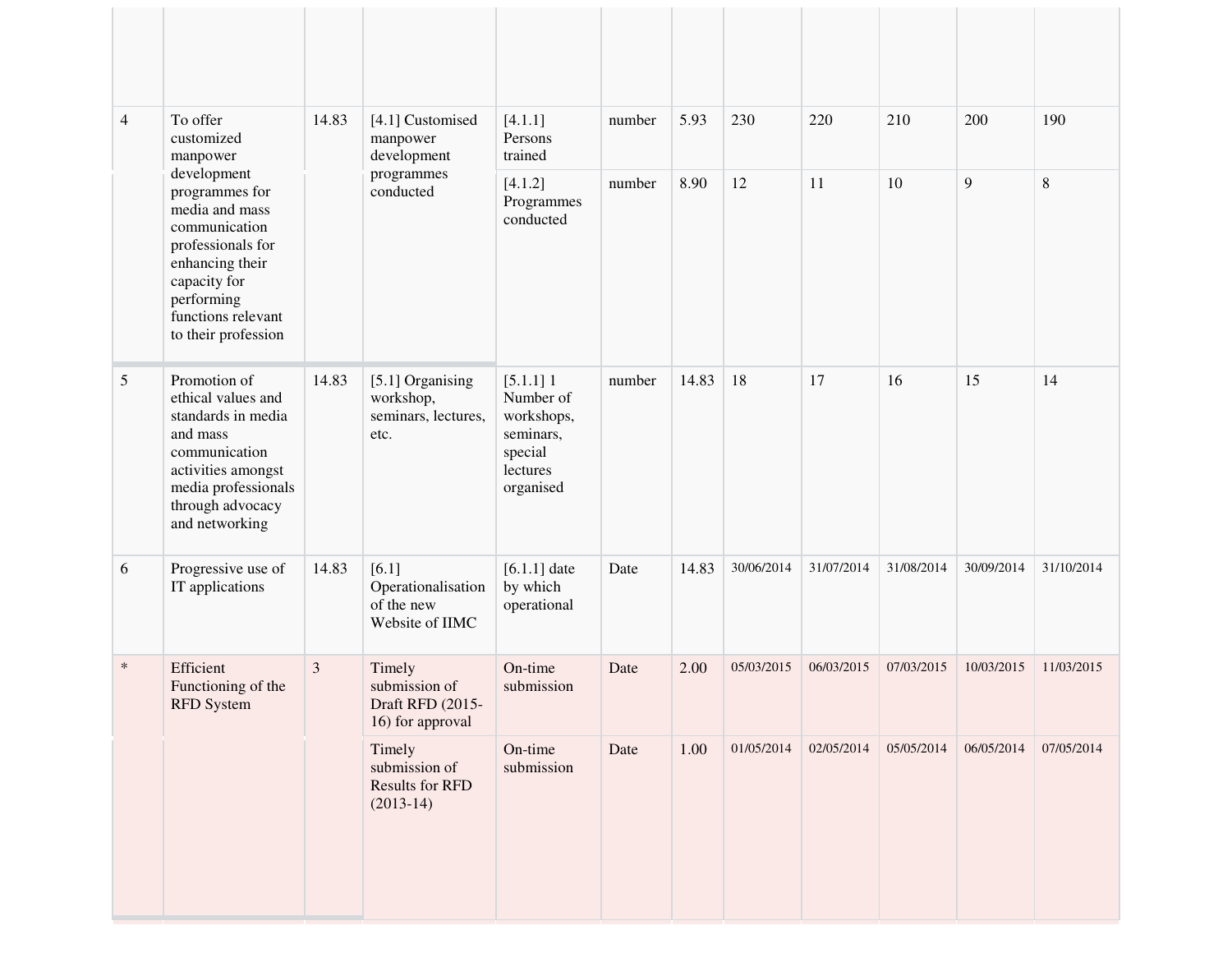| $\ast$ | Administrative<br>Reforms                                                                                                     | $\overline{4}$ | <b>Implement ISO</b><br>9001 as per the<br>approved action<br>plan. | $\%$<br>Implementati<br>on                                                                  | $\%$ | 2.00 | 100        | 95         | 90         | 85         | 80         |
|--------|-------------------------------------------------------------------------------------------------------------------------------|----------------|---------------------------------------------------------------------|---------------------------------------------------------------------------------------------|------|------|------------|------------|------------|------------|------------|
|        |                                                                                                                               |                | Prepare an action<br>plan for<br>Innovation                         | On time<br>submission                                                                       | Date | 2.00 | 30/07/2014 | 10/08/2014 | 20/08/2014 | 30/08/2014 | 10/09/2014 |
| $\ast$ | <b>Improving Internal</b><br><b>Improving Internal</b><br>Efficiency<br>/responsiveness /<br>service delivery of<br>Ministry/ | $\overline{4}$ | Implementation of<br>Sevottam                                       | Independent<br>Audit of<br>Implementati<br>on of<br>Citizen's<br>Charter                    | $\%$ | 2.00 | 100        | 95         | 90         | 85         | 80         |
|        | Department                                                                                                                    |                |                                                                     | Independent<br>Audit of<br>implementati<br>on of public<br>grievance<br>redressal<br>system | $\%$ | 2.00 | 100        | 95         | 90         | 85         | 80         |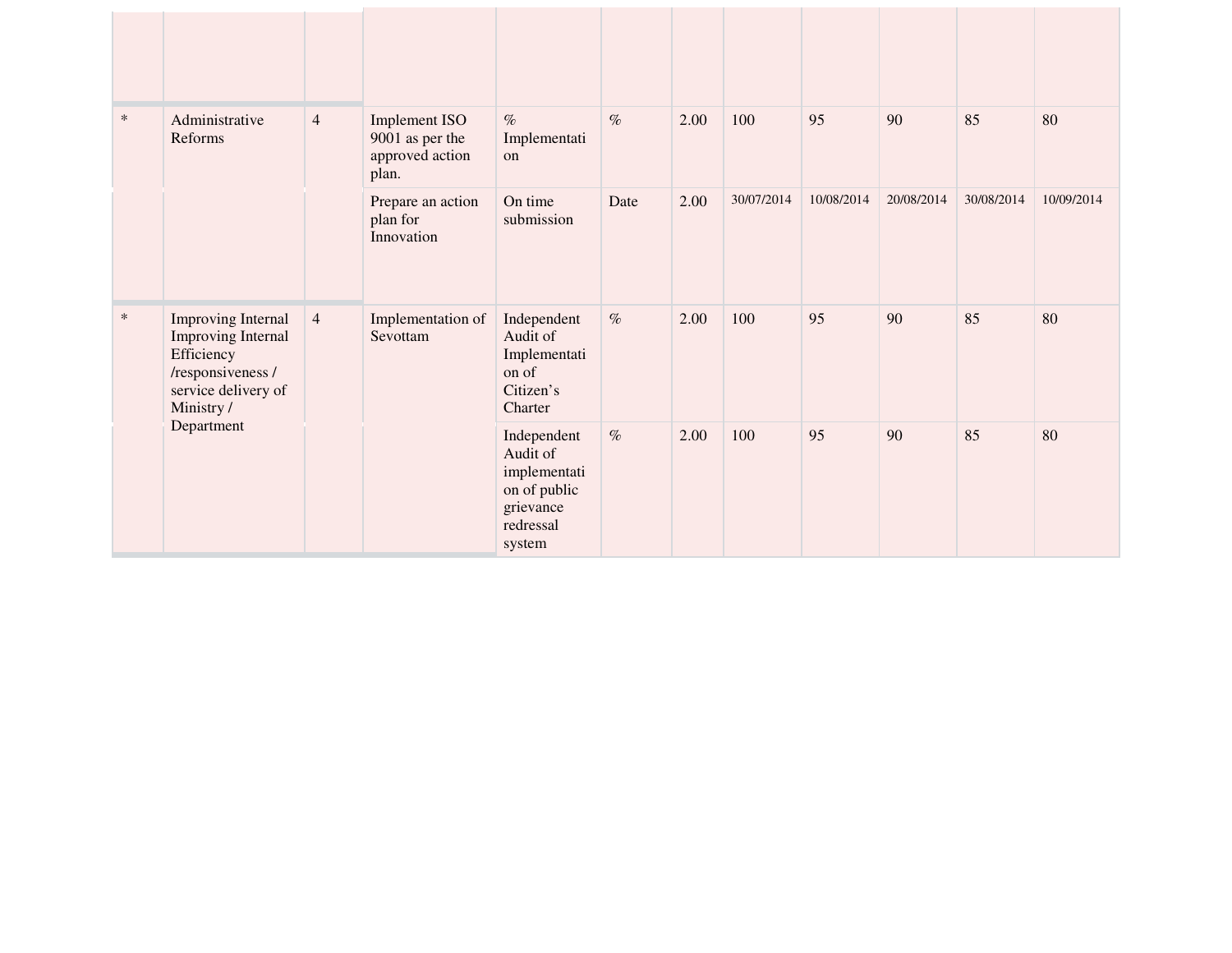# Section 3 : Trend Values of the Success Indicators

| <b>Sl.No</b> | Objective                                                                                                                                                                              | Weigh                                     | <b>Actions</b>                                                            | <b>Success</b><br><b>Indicators</b>                                                        | Unit   | Actu<br>al<br>Valu<br>e for<br><b>FY</b><br>2012<br>2013 | <b>Actual</b><br>Value for<br>FY 2013-<br>2014 | Projected<br>Values for d Values<br>FY 2014-<br>2015 | Projecte<br>for FY<br>$2015 -$<br>2016 | Projecte<br>d Values<br>for FY<br>2016-<br>2017 |
|--------------|----------------------------------------------------------------------------------------------------------------------------------------------------------------------------------------|-------------------------------------------|---------------------------------------------------------------------------|--------------------------------------------------------------------------------------------|--------|----------------------------------------------------------|------------------------------------------------|------------------------------------------------------|----------------------------------------|-------------------------------------------------|
| $\mathbf{1}$ | To build capacity of<br><b>IIMC</b> and individuals<br>and institutions in the<br>domain of media and<br>mass communication<br>through imparting of<br>multi-disciplinary<br>education | 14.83                                     | [1.1] Conduct of PG<br>Diploma<br>Programme                               | $[1.1.1]$ Number<br>of Candidates<br>applying for<br>admission to<br>PG Diploma<br>Courses | number | 3512                                                     | 3933                                           | 3500                                                 | 3500                                   | 3500                                            |
|              |                                                                                                                                                                                        | [1.2] Diploma<br>Course in<br>Development |                                                                           | $[1.1.2]$ Number<br>of Candidates<br>admitted to PG<br>Diploma<br>Courses                  | number | 322                                                      | 337                                            | 330                                                  | 330                                    | 330                                             |
|              |                                                                                                                                                                                        |                                           | $[1.1.3]$ Number<br>of Students<br>Placed on<br>Campus                    | number                                                                                     | 180    | 180                                                      | 190                                            | 190                                                  | 190                                    |                                                 |
|              |                                                                                                                                                                                        |                                           |                                                                           | $[1.2.1]$ Number<br>of Candidates<br>applied.                                              | number | 35                                                       | 30                                             | 30                                                   | 30                                     | 30                                              |
|              |                                                                                                                                                                                        |                                           | Journalism:<br>Programme 1                                                | $[1.2.2]$ Number<br>of Candidates<br>admitted.                                             | number | 28                                                       | 24                                             | 25                                                   | 25                                     | 25                                              |
|              |                                                                                                                                                                                        |                                           | $[1.3]$ Diploma<br>Course in<br>Development<br>Journalism:<br>Programme 2 | $[1.3.1]$ Number<br>of Candidates<br>applied.                                              | number | 28                                                       | 30                                             | 30                                                   | 30                                     | 30                                              |
|              |                                                                                                                                                                                        |                                           |                                                                           | $[1.3.2]$ Number<br>of Candidates<br>admitted.                                             | number | 23                                                       | 25                                             | 25                                                   | 25                                     | 25                                              |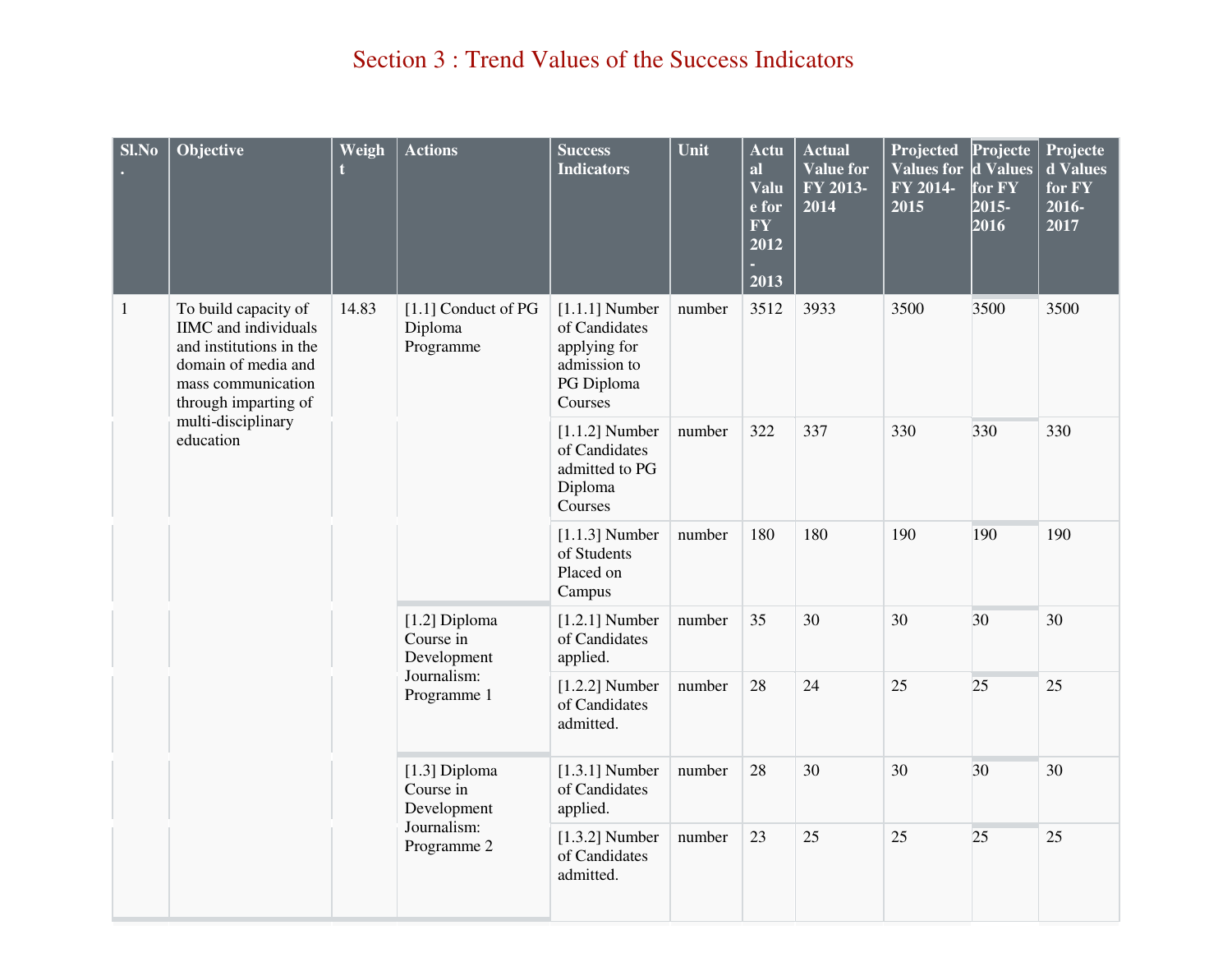|                |                                                                                                                                                                                |       | $[1.4]$<br>Diploma Course in<br>Urdu Journalism                                                           | [1.4.1]<br>Number of<br>Candidates<br>applied.                                                                                                    | number | Nil    | 18 | 20            | 20           | 20 |
|----------------|--------------------------------------------------------------------------------------------------------------------------------------------------------------------------------|-------|-----------------------------------------------------------------------------------------------------------|---------------------------------------------------------------------------------------------------------------------------------------------------|--------|--------|----|---------------|--------------|----|
|                |                                                                                                                                                                                |       |                                                                                                           | [1.4.2]<br>Number of<br>Candidates<br>admitted.                                                                                                   | number | Nil    | 9  | 10            | 10           | 10 |
|                |                                                                                                                                                                                |       | [1.5] Construction<br>of additional<br>buildings at Delhi<br>Campus                                       | [1.5.1]<br>Approval of the<br><b>Building Plan</b><br>by DDA and<br><b>DUAC</b>                                                                   | Date   |        |    | 30/11/2014    |              |    |
|                |                                                                                                                                                                                |       |                                                                                                           |                                                                                                                                                   |        |        |    |               |              |    |
|                |                                                                                                                                                                                |       | [1.6] Construction<br>of Permanent<br>campus at Aizawl(<br>Mizoram)                                       | [1.6.1]<br>Commencemen<br>t of<br>construction<br>activities for<br>permanent<br>campus of<br>IIMC's<br>regional centre<br>at Aizawl<br>(Mizoram) | Date   |        |    | 30/11/2014    |              |    |
|                |                                                                                                                                                                                |       | $[1.7]$ To Fill up<br>vacant faculty posts                                                                | [1.7.1]<br>Selection of<br>Faculty                                                                                                                | Date   |        |    | 30/11/2014    |              |    |
| $\overline{2}$ | To undertake basic<br>and applied research<br>in areas of media and<br>mass communication<br>including media<br>policy and its<br>transmission for the<br>benefit of the users | 14.83 | [2.1] Publication of<br>papers in academic<br>journals (ISSN and<br>ISBN numbered<br>journals) by faculty | $[2.1.1]$ Papers<br>published                                                                                                                     | number | $00\,$ | 10 | 10            | $ 10\rangle$ | 10 |
|                |                                                                                                                                                                                |       | [2.2] Presentation of<br>papers by faculty in<br>conferences/seminar<br>${\bf S}$                         | $[2.2.1]$ Papers<br>presented                                                                                                                     | number | $00\,$ | 5  | $\mathfrak s$ | 5            | 5  |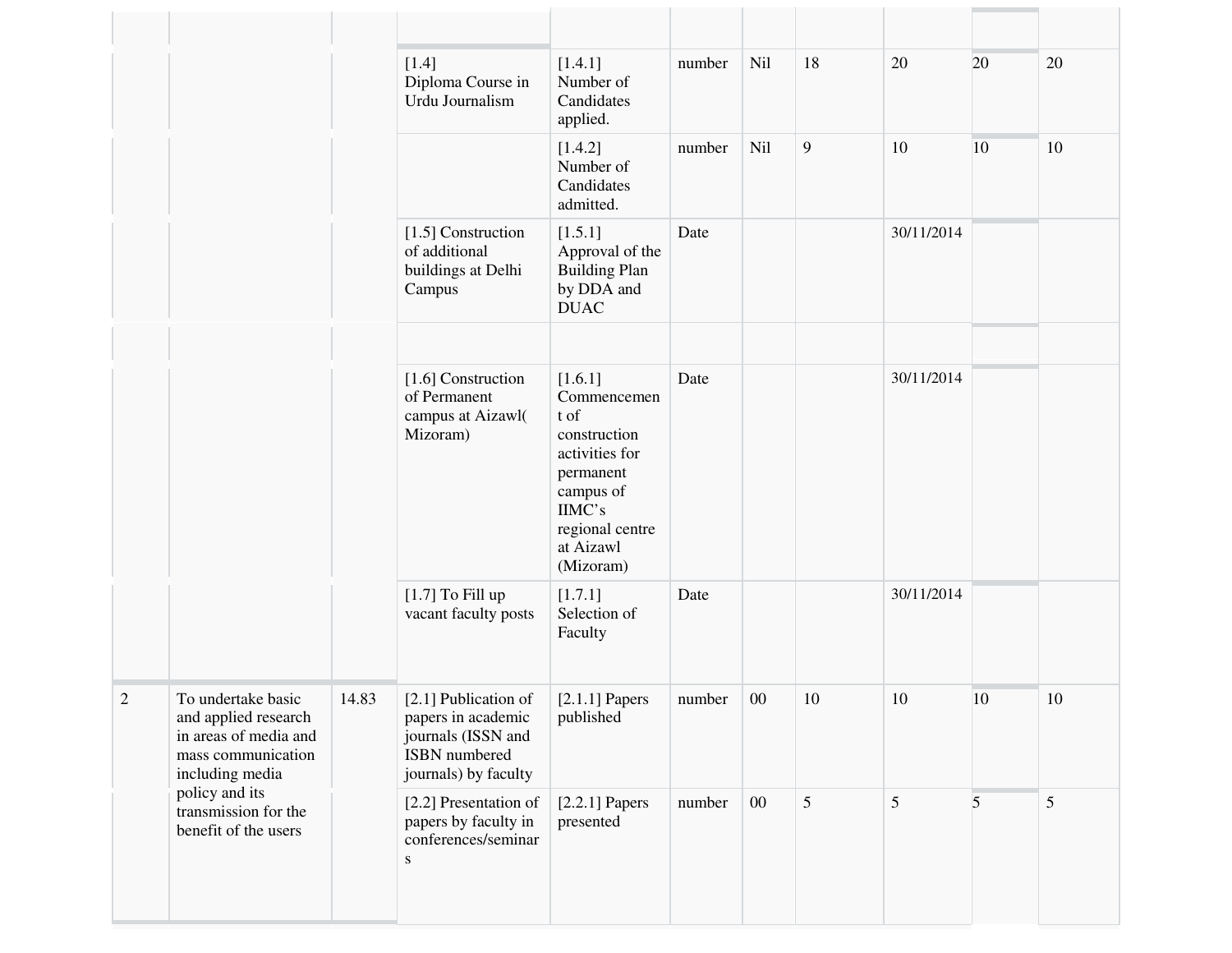| 3              | To undertake research<br>projects, programme<br>development and<br>evaluation on media<br>and communication<br>related issues in<br>association/partnershi<br>p with central / state<br>governments/<br>associations/<br>corporate<br>houses/individuals | 14.83          | [3.1] Undertaking of<br>projects/studies for<br>Government and<br>others | $[3.1.1]$ Studies<br>completed in<br>time                                            | number | 00  | 6   | 5          | 5   | 5   |
|----------------|----------------------------------------------------------------------------------------------------------------------------------------------------------------------------------------------------------------------------------------------------------|----------------|--------------------------------------------------------------------------|--------------------------------------------------------------------------------------|--------|-----|-----|------------|-----|-----|
| $\overline{4}$ | To offer customized<br>manpower                                                                                                                                                                                                                          | 14.83          | [4.1] Customised<br>manpower                                             | $[4.1.1]$ Persons<br>trained                                                         | number | 234 | 330 | 200        | 200 | 200 |
|                | development<br>programmes for<br>media and mass<br>communication<br>professionals for<br>enhancing their<br>capacity for<br>performing functions<br>relevant to their<br>profession                                                                      |                | development<br>programmes<br>conducted                                   | [4.1.2]<br>Programmes<br>conducted                                                   | number | 17  | 12  | 15         | 15  | 15  |
| 5              | Promotion of ethical<br>values and standards<br>in media and mass<br>communication<br>activities amongst<br>media professionals<br>through advocacy and<br>networking                                                                                    | 14.83          | [5.1] Organising<br>workshop, seminars,<br>lectures, etc.                | $[5.1.1]$ 1<br>Number of<br>workshops,<br>seminars,<br>special lectures<br>organised | number | 18  | 19  | 20         | 20  | 20  |
| 6              | Progressive use of IT<br>applications                                                                                                                                                                                                                    | 14.83          | $[6.1]$<br>Operationalisation<br>of the new Website<br>of IIMC           | $[6.1.1]$ date by<br>which<br>operational                                            | Date   |     |     | 30/06/2014 |     |     |
| $\ast$         | <b>Efficient Functioning</b><br>of the RFD System                                                                                                                                                                                                        | $\mathfrak{Z}$ | Timely submission<br>of Draft RFD (2015-<br>16) for approval             | On-time<br>submission                                                                | Date   |     |     | 06/03/2015 |     |     |
|                |                                                                                                                                                                                                                                                          |                | Timely submission<br>of Results for RFD<br>$(2012-13)$                   | On-time<br>submission                                                                | Date   |     |     | 02/05/2014 |     |     |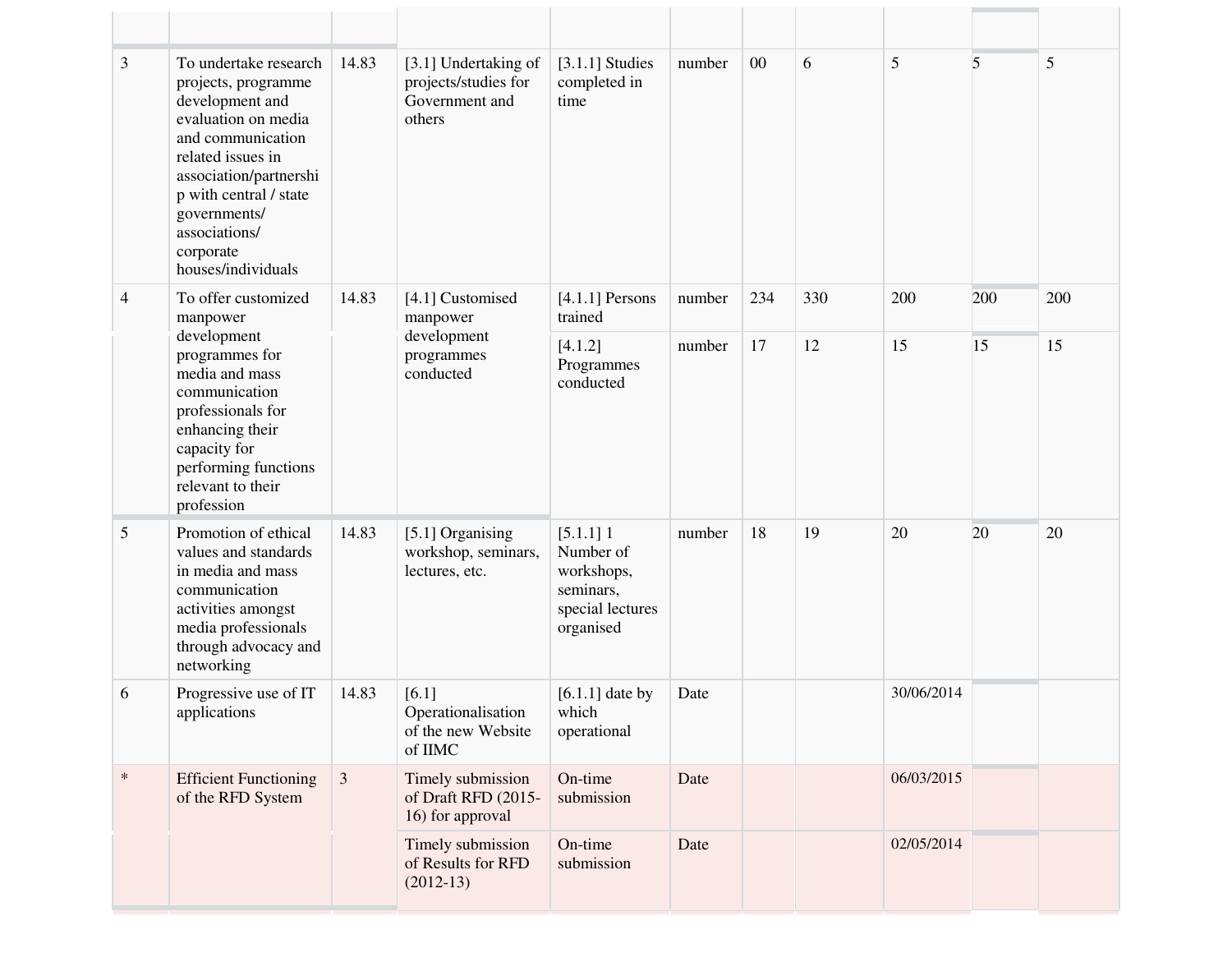| $\ast$ | Administrative<br>Reforms                                                                                                          | $\overline{4}$                                  | <b>Implement ISO</b><br>9001 as per the<br>approved action<br>plan.                        | $\%$<br>Implementation                                               | $\%$ | 95 |            |  |
|--------|------------------------------------------------------------------------------------------------------------------------------------|-------------------------------------------------|--------------------------------------------------------------------------------------------|----------------------------------------------------------------------|------|----|------------|--|
|        |                                                                                                                                    |                                                 | Prepare an action<br>plan for Innovation                                                   | On time<br>submission                                                | Date |    | 10/08/2014 |  |
| $\ast$ | Improving Internal<br><b>Improving Internal</b><br>Efficiency<br>/responsiveness /<br>service delivery of<br>Ministry / Department | $\overline{4}$<br>Implementation of<br>Sevottam |                                                                                            | Independent<br>Audit of<br>Implementation<br>of Citizen's<br>Charter | $\%$ |    | 95         |  |
|        |                                                                                                                                    |                                                 | Independent<br>Audit of<br>implementation<br>of public<br>grievance<br>redressal<br>system | $\%$                                                                 |      | 95 |            |  |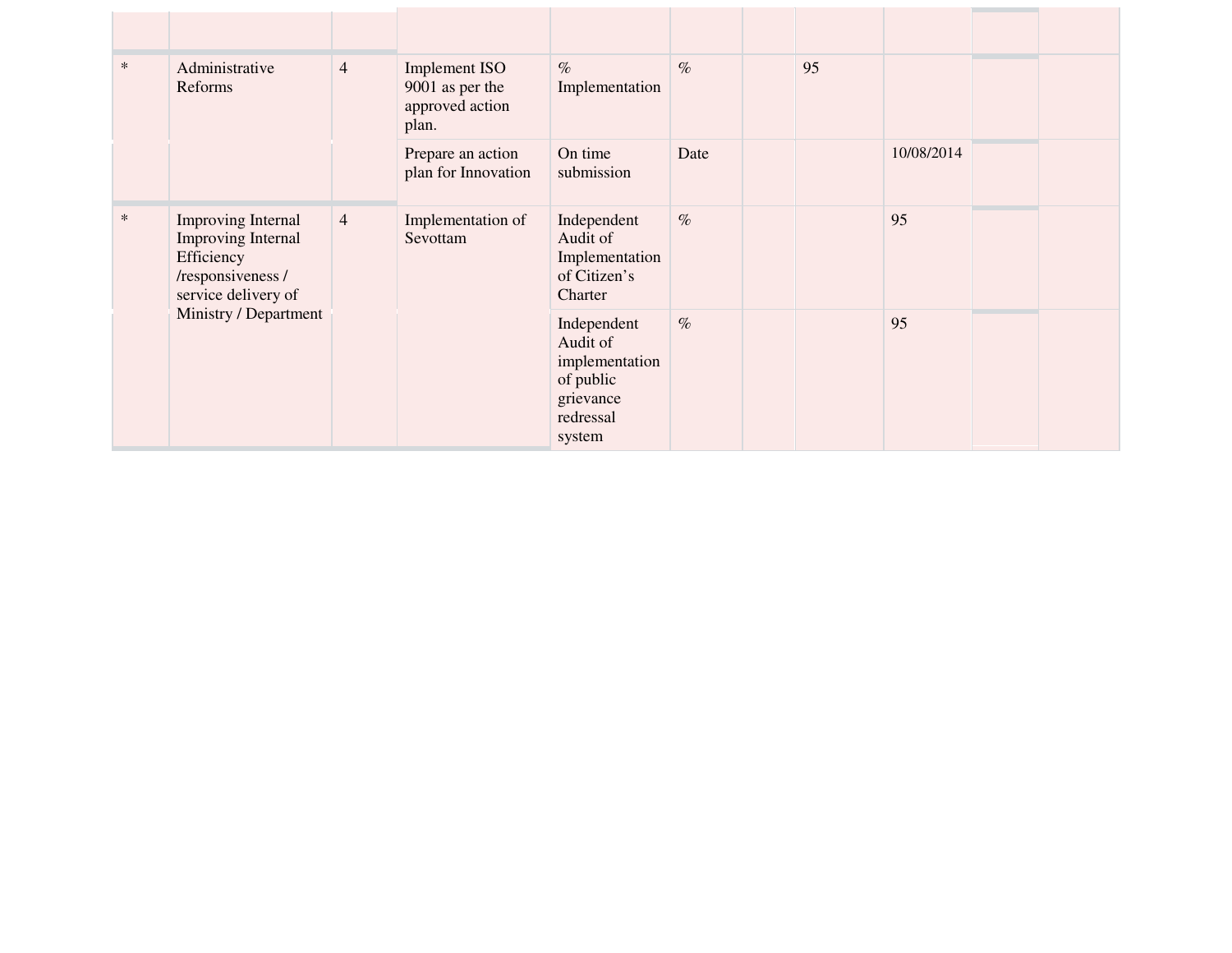# Section 4 : Acronyms

| S.No           | <b>Acronym</b>                                                                                                                  | <b>Description</b>                                                                                          |
|----------------|---------------------------------------------------------------------------------------------------------------------------------|-------------------------------------------------------------------------------------------------------------|
| 1              | [1.1.1] Number of Candidates<br>applying for admission to PG<br>Diploma Courses                                                 | Number of Candidates can be measured in terms of number only. Hence the Unit for SI is<br>Number.           |
| $\overline{2}$ | [1.1.2] Number of Candidates<br>admitted to PG Diploma<br>Courses                                                               | Number of Candidates can be measured in terms of number only. Hence the Unit for SI is<br>Number            |
| 3              | [1.1.3] Number of Students<br>Placed on Campus                                                                                  | Number of Students can be measured in terms of number only. Hence the Unit for SI is<br>Number              |
| 4              | [1.2.1] Number of Candidates<br>applied.                                                                                        | Number of Candidates can be measured in terms of number only. Hence the Unit for SI is<br>Number            |
| 5              | [1.2.2] Number of Candidates<br>admitted                                                                                        | Number of Candidates can be measured in terms of number only. Hence the Unit for SI is<br>Number            |
| 6              | [1.3.1] Number of Candidates<br>applied                                                                                         | Number of Candidates can be measured in terms of number only. Hence the Unit for SI is<br>Number            |
| $\tau$         | [1.3.2] Number of Candidates<br>admitted                                                                                        | Number of Candidates can be measured in terms of number only. Hence the Unit for SI is<br>Number            |
| 8              | $[1.4.1]$ Approval of the<br>Building Plan by DDA and<br><b>DUAC</b>                                                            | Construction of additional buildings at Delhi is time bound. Hence unit for SI is date.                     |
| 9              | $[1.5.1]$ Completion of<br>Construction at Dhenkanal.                                                                           | The Construction is scheduled to be completed by a specific date Hence, the SI is date                      |
| 10             | [1.6.1] Completion of pre-<br>investment activities for<br>permanent campus of IIMC's<br>regional centre at Aizawl<br>(Mizoram) | The Construction is scheduled to be completed by a specific date Hence the SI is date                       |
| 11             | 1.7.1] Holding Interviews of<br>shortlisted candidates                                                                          | Processing of shortlisted candidates for interview                                                          |
| 12             | [2.1.1] Papers published                                                                                                        | Number of Papers published can be measured in terms of number only. Hence the Unit for SI is<br>Number      |
| 13             | [2.2.1] Papers presented                                                                                                        | Number of Papers presented can only be measured in terms of number only. Hence the Unit for<br>SI is Number |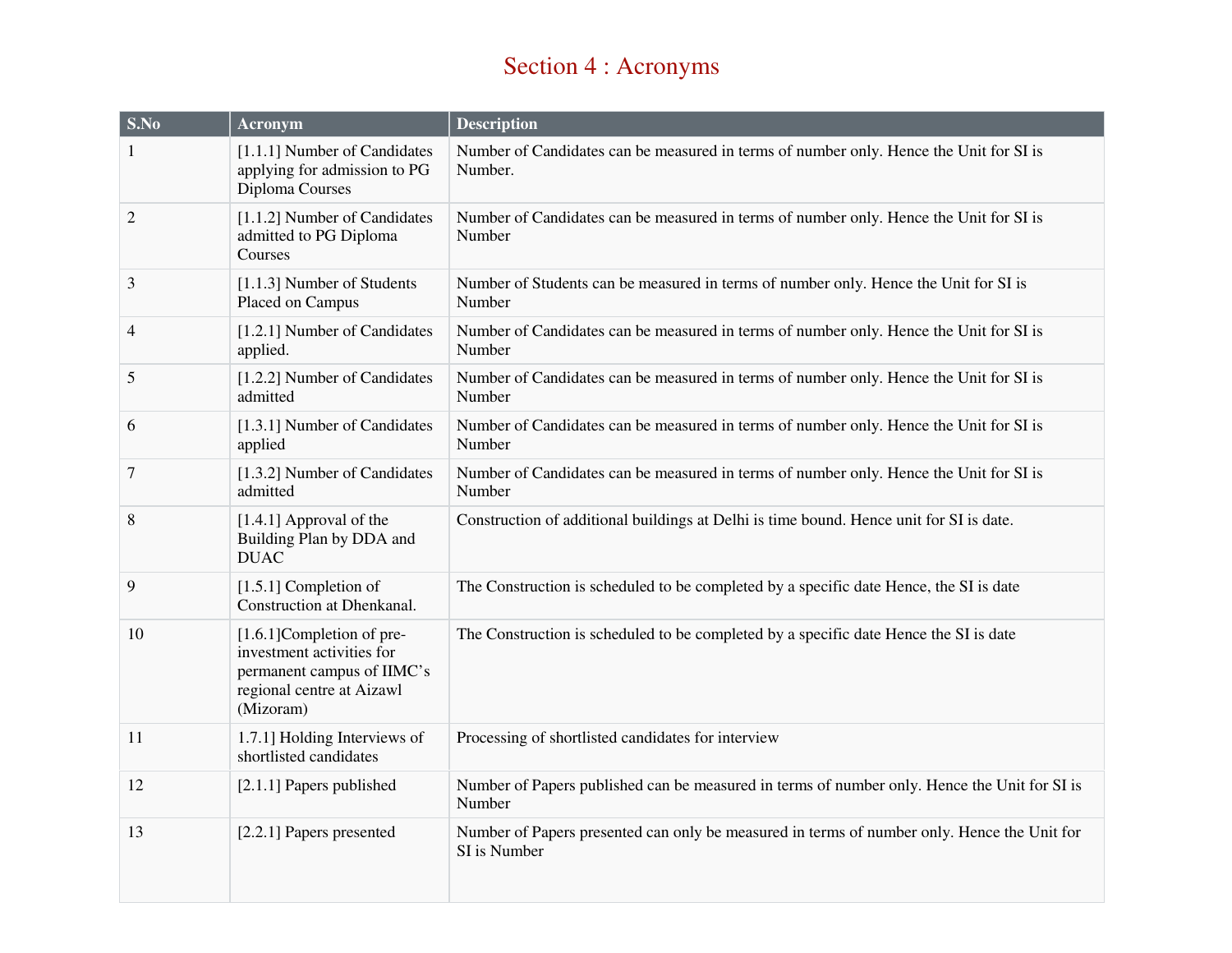| 14 | [3.1.1] Studies completed in<br>time                                        | Number of studies completed can only be measured in terms of number only. Hence the Unit for<br>SI is Number    |
|----|-----------------------------------------------------------------------------|-----------------------------------------------------------------------------------------------------------------|
| 15 | 4.1.1] Persons trained                                                      | Number of Persons trained can only be measured in terms of number only. Hence the<br>Unit for SI is Number      |
| 16 | [4.1.2] Programmes conducted                                                | Number of programmes conducted can only be measured in terms of number only. Hence the<br>Unit for SI is Number |
| 17 | $[5.1.1]$ 1 Number of<br>workshops, seminars, special<br>lectures organised | Number of workshops etc. can only be measured in terms of number only. Hence the Unit for SI<br>is Number       |
| 18 | 6.1] Operationalisation of the<br>new Website of IIMC                       | Operationalisation of the Website can be measured with reference to specific day, hence SI is<br>'date'         |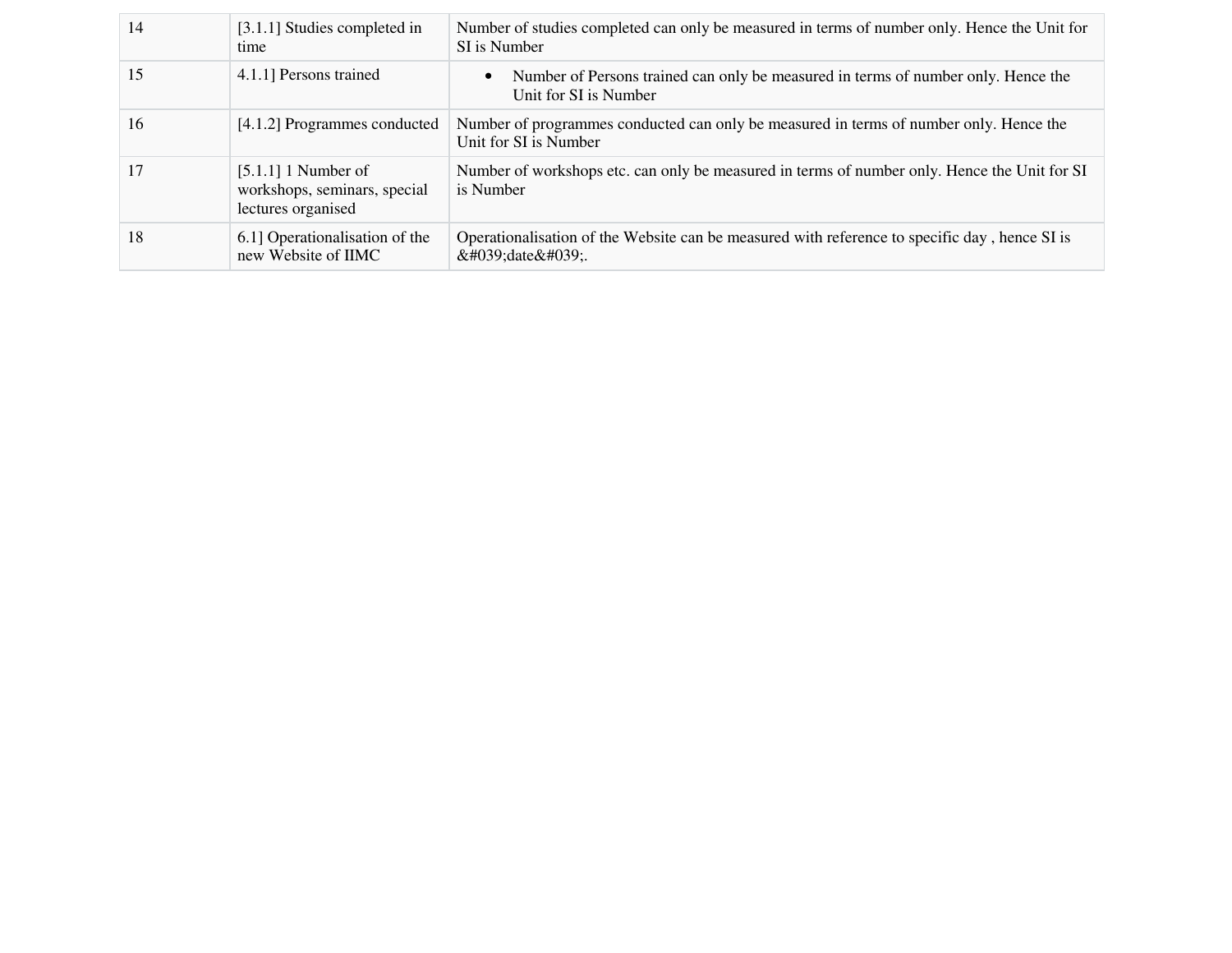# Section 4 : Description and Definition of Success Indicators and Proposed Measurement

# Methodology

| SI.<br>No. | <b>Success indicator</b>                                                                                                            | <b>Description</b>                                                                                           | <b>Definition</b>                                                                     | <b>Measurement</b> | <b>General Comments</b> |
|------------|-------------------------------------------------------------------------------------------------------------------------------------|--------------------------------------------------------------------------------------------------------------|---------------------------------------------------------------------------------------|--------------------|-------------------------|
| 1          | $[1.1.1]$ Number of<br>Candidates applying for<br>admission to PG<br>Diploma Courses                                                | Number of Candidates can only be<br>measured in terms of 'number' only.<br>Hence the Unit for SI is 'Number' | Number of applications<br>received for admission in P G<br>Diploma Courses            | number             |                         |
| 2          | $[1.2.2]$ Number of<br>Candidates admitted.                                                                                         | Number of Candidates can only be<br>measured in terms of 'number' only.<br>Hence the Unit for SI is 'Number' | Number of candidates<br>admitted to the D J Diploma<br>Courses                        | Number             |                         |
| 3          | $[1.1.2]$ Number of<br>Candidates admitted to<br>PG Diploma Courses                                                                 | Number of Candidates can only be<br>measured in terms of 'number' only.<br>Hence the Unit for SI is 'Number' | Number of candidates selected<br>and admitted to P G Diploma<br>Courses               | number             |                         |
| 4          | [1.4.1] Approval of the<br>Building Plan by DDA<br>and DUAC                                                                         | Construction of additional<br>buildings at Delhi is time bound.<br>Hence unit for SI is date                 | Date by which approval of<br>DDA and DAUC is obtained<br>before start of construction | Date               |                         |
| 5          | $[1.2.1]$ Number of<br>Candidates applied.                                                                                          | Number of candidates can only be<br>measured in terms of 'number' only.<br>Hence the Unit for SI is 'Number' | Number of candidates<br>forwarded by Min. of External<br>Affairs                      | Number             |                         |
| 6          | $[1.3.2]$ Number of<br>Candidates admitted.                                                                                         | Number of Candidates can only be<br>measured in terms of 'number' only.<br>Hence the Unit for SI is 'Number' | Number of candidates<br>admitted to the D J Diploma<br>Courses                        | Number             |                         |
| 7          | $[1.5.1]$ Completion of<br>Construction at<br>Dhenkanal.                                                                            | The Construction is scheduled to<br>complete by a schedule date Hence,<br>the SI is 'date'                   | The date by which<br>construction is to be<br>completed                               | Date               |                         |
| 8          | $[1.6.1]$ Completion of<br>pre-investment<br>activities for permanent<br>campus of IIMC's<br>regional centre at<br>Aizawl (Mizoram) | The Construction is scheduled to<br>complete by a schedule date Hence,<br>the SI is 'date'                   | The date by which<br>construction is to be<br>completed                               | Date               |                         |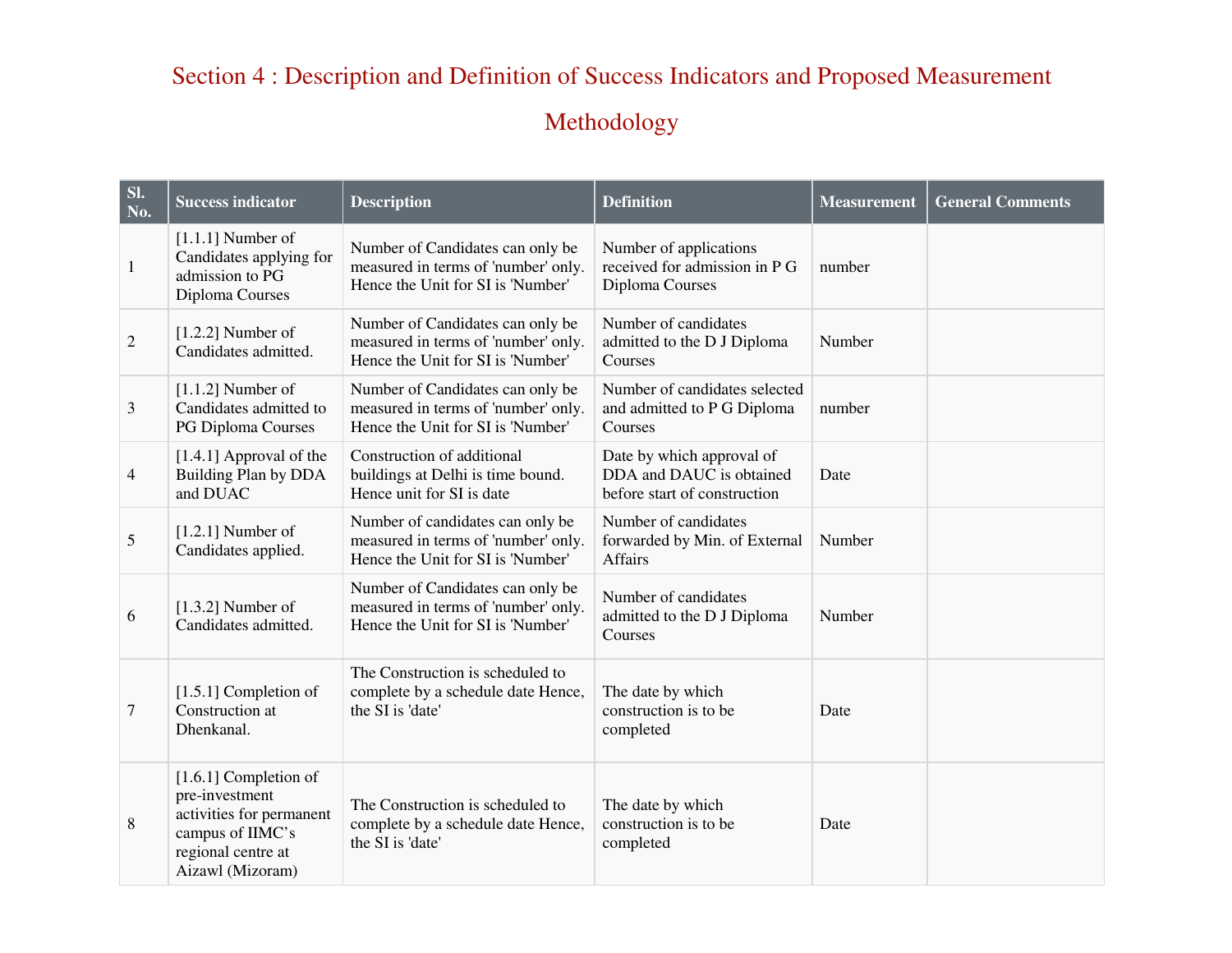| $\overline{9}$ | [2.1.1] Papers published                                                       | Number of Papers published can<br>only be measured in terms of<br>'number' only. Hence the Unit for<br>SI is 'Number'     | It is number of papers<br>published in ISSN and ISBN<br>Journals | Number |
|----------------|--------------------------------------------------------------------------------|---------------------------------------------------------------------------------------------------------------------------|------------------------------------------------------------------|--------|
| 10             | $[1.1.3]$ Number of<br>Students Placed on<br>Campus                            | Number of Students can only be<br>measured in terms of 'number' only.<br>Hence the Unit for SI is 'Number'                | Number of students placed on<br>Campus                           | Number |
| 11             | $[1.3.1]$ Number of<br>Candidates applied.                                     | Number of Candidates can only be<br>measured in terms of 'number' only.<br>Hence the Unit for SI is 'Number'              | Number of candidates<br>forwarded by Min. of External<br>Affairs | Number |
| 12             | $[1.7.1]$ Selection of<br>Faculty                                              | Processing of shortlisted candidates<br>for interview                                                                     | Holding of interviews and<br>selection of Faculty                | Number |
| 13             | [2.2.1] Papers presented                                                       | Number of Papers presented can<br>only be measured in terms of<br>'number' only. Hence the Unit for<br>SI is 'Number'     | Presentation of papers in<br>Workshops/Seminars                  | Number |
| 14             | $[3.1.1]$ Studies<br>completed in time                                         | Number of studies completed can<br>only be measured in terms of<br>'number' only. Hence the Unit for<br>SI is 'Number'    | Number of Studies completed<br>in time                           | Number |
| 15             | $[5.1.1]$ 1 Number of<br>workshops, seminars,<br>special lectures<br>organised | Number of workshops etc. can only<br>be measured in terms of 'number'<br>only. Hence the Unit for SI is<br>'Number'       | Number of Workshops and<br>Seminars organized                    | Number |
| 16             | [4.1.1] Persons trained                                                        | Number of Persons trained can only<br>be measured in terms of 'number'<br>only. Hence the Unit for SI is<br>'Number'      | Number of Persons trained                                        | Number |
| 17             | [4.1.2] Programmes<br>conducted                                                | Number of programmes conducted<br>can only be measured in terms of<br>'number' only. Hence the Unit for<br>SI is 'Number' | Number of Programme<br>conducted                                 | Number |
| 18             | $[6.1.1]$ date by which<br>operational                                         | The operationaloisation of website<br>is with reference to to a day, hence<br>SI is 'date'.                               | Dae by which the wensote<br>will be operational                  | date   |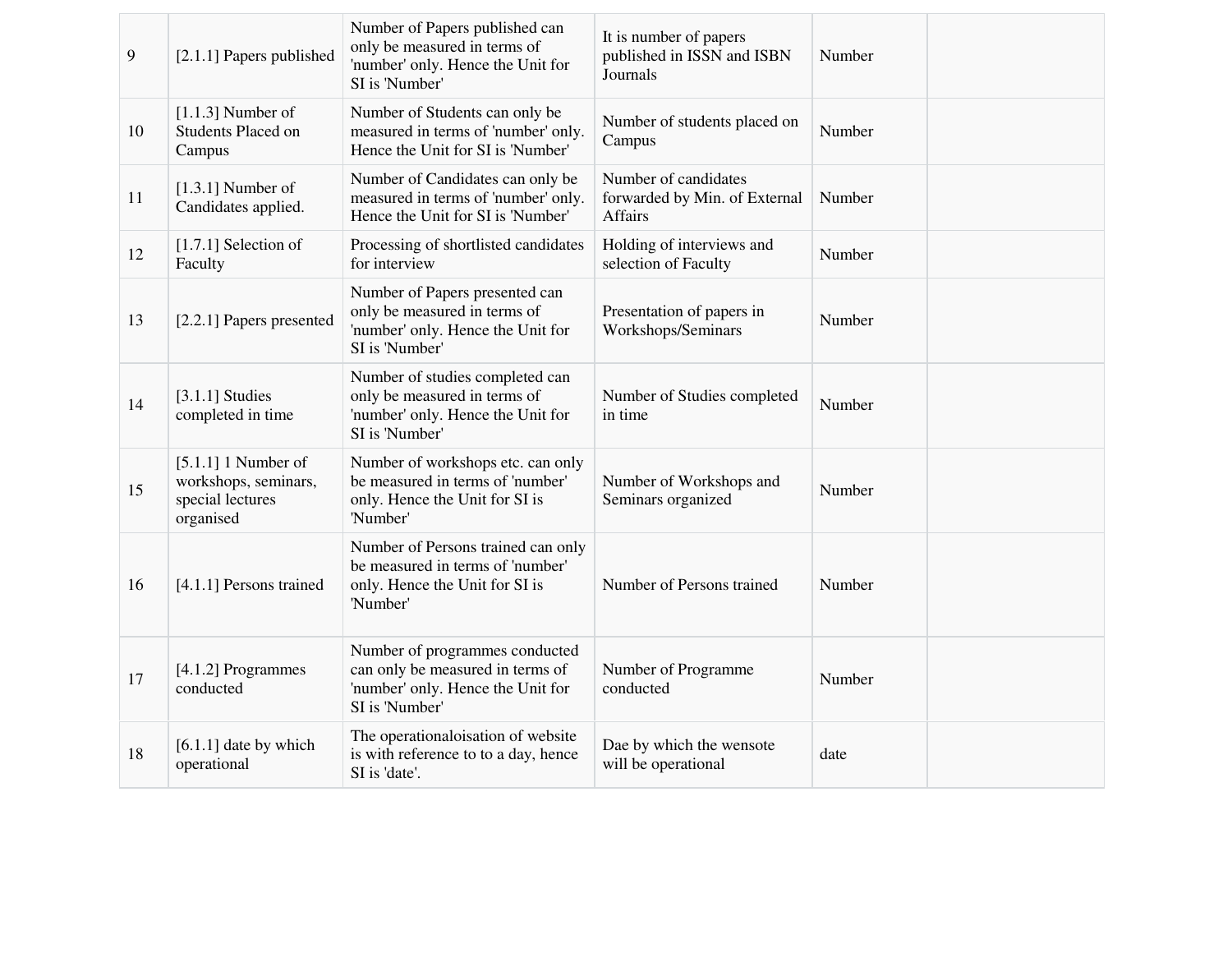# Section 5 : Specific Performance Requirements from other Departments

| Location<br><b>Type</b> | <b>State</b>                                                        | Organisation<br><b>Type</b>                                                           | Organisation<br><b>Name</b>                                                                                                      | <b>Relevant</b><br><b>Success</b><br><b>Indicator</b>                               | What is your<br>requirement<br>from this<br>organisation                  | <b>Justification</b><br>for this<br>requirement                                                                                                         | <b>Please</b><br>quantify your<br>requirement<br>from this<br>Organisation | What<br>happens if<br><b>your</b><br>requirement<br>is not met. |
|-------------------------|---------------------------------------------------------------------|---------------------------------------------------------------------------------------|----------------------------------------------------------------------------------------------------------------------------------|-------------------------------------------------------------------------------------|---------------------------------------------------------------------------|---------------------------------------------------------------------------------------------------------------------------------------------------------|----------------------------------------------------------------------------|-----------------------------------------------------------------|
|                         | Indian<br>Institute of<br><b>Mass</b><br>Communicatio<br>$n$ (IIMC) | [1.4.1]<br>Approval of<br>the<br><b>Building</b><br>Plan by<br>DDA and<br><b>DUAC</b> | Plans of<br>additional<br>buildings to be<br>constructed at<br>Delhi Campus<br>have been<br>submitted to<br>DDA for<br>approval. | To create the<br>necessary<br>infrastructure<br>for starting<br>two year<br>courses | Construction<br>of Hostels,<br>Guesthouse,<br>Classrooms,<br>Studios etc. | If this is not<br>done there<br>will be<br>insufficient<br>infrastructure<br>for<br>upgradation<br>of IIMC and<br>starting of<br>two year<br>programmes |                                                                            |                                                                 |